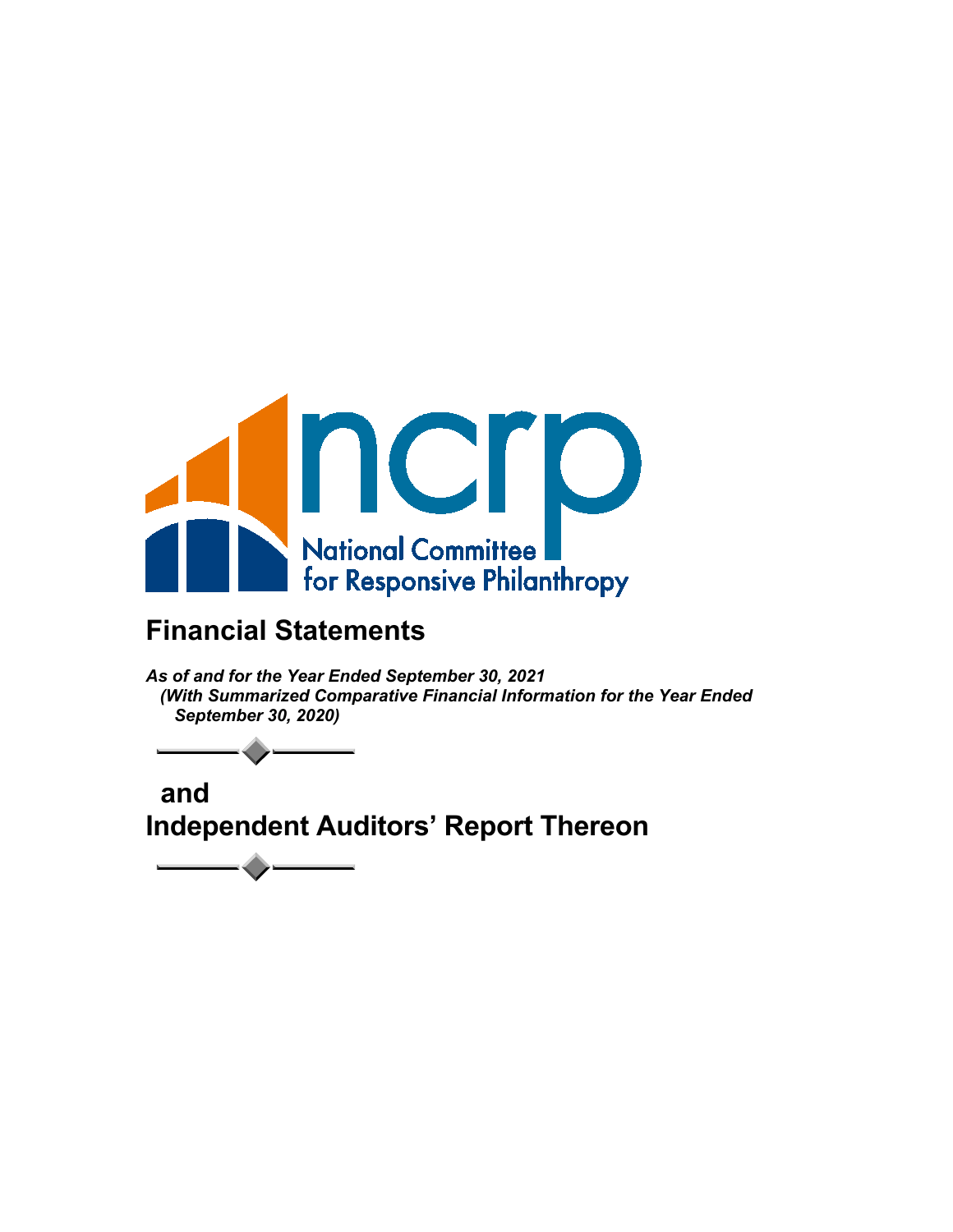## **TABLE OF CONTENTS For the Year Ended September 30, 2021**  $\frac{1}{2}$

|                             | Page |
|-----------------------------|------|
|                             |      |
| <b>Financial Statements</b> |      |
|                             |      |
|                             |      |
|                             |      |
|                             |      |
|                             |      |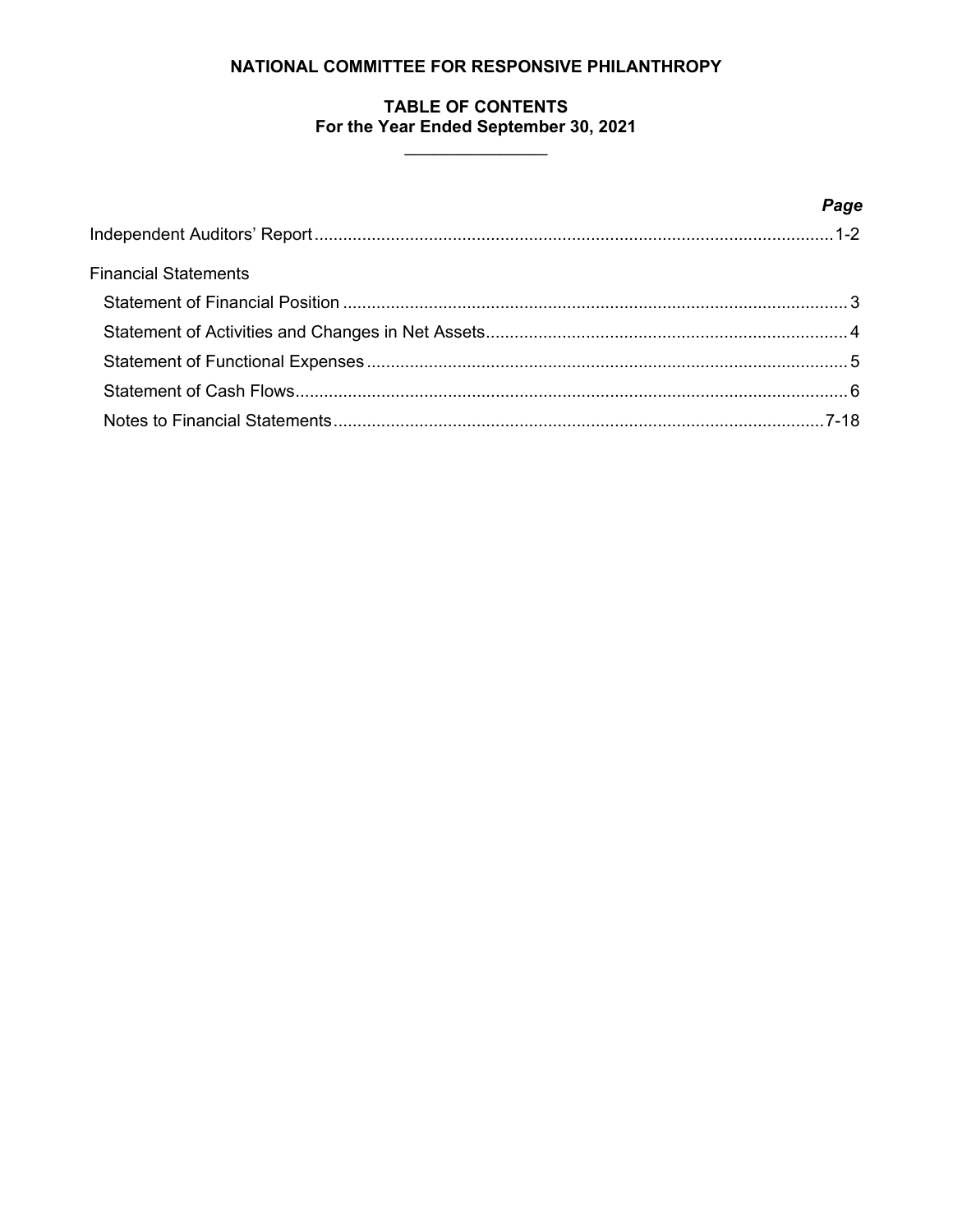

#### **INDEPENDENT AUDITORS' REPORT**

To the Board of Directors of the National Committee for Responsive Philanthropy

#### **Report on the Financial Statements**

We have audited the accompanying financial statements of the National Committee for Responsive Philanthropy (NCRP), which comprise the statement of financial position as of September 30, 2021, and the related statements of activities and changes in net assets, functional expenses and cash flows for the year then ended, and the related notes to the financial statements.

#### *Management's Responsibility for the Financial Statements*

Management is responsible for the preparation and fair presentation of these financial statements in accordance with accounting principles generally accepted in the United States of America; this includes the design, implementation, and maintenance of internal control relevant to the preparation and fair presentation of financial statements that are free from material misstatement, whether due to fraud or error.

#### *Auditors' Responsibility*

Our responsibility is to express an opinion on these financial statements based on our audit. We conducted our audit in accordance with auditing standards generally accepted in the United States of America. Those standards require that we plan and perform the audit to obtain reasonable assurance about whether the financial statements are free from material misstatement.

An audit involves performing procedures to obtain audit evidence about the amounts and disclosures in the financial statements. The procedures selected depend on the auditors' judgment, including the assessment of the risks of material misstatement of the financial statements, whether due to fraud or error. In making those risk assessments, the auditor considers internal control relevant to the entity's preparation and fair presentation of the financial statements in order to design audit procedures that are appropriate in the circumstances, but not for the purpose of expressing an opinion on the effectiveness of the entity's internal control. Accordingly, we express no such opinion. An audit also includes evaluating the appropriateness of accounting policies used and the reasonableness of significant accounting estimates made by management, as well as evaluating the overall presentation of the financial statements.

We believe that the audit evidence we have obtained is sufficient and appropriate to provide a basis for our audit opinion.

**- 1 -**

M **MARCUMGROUP** MEMBER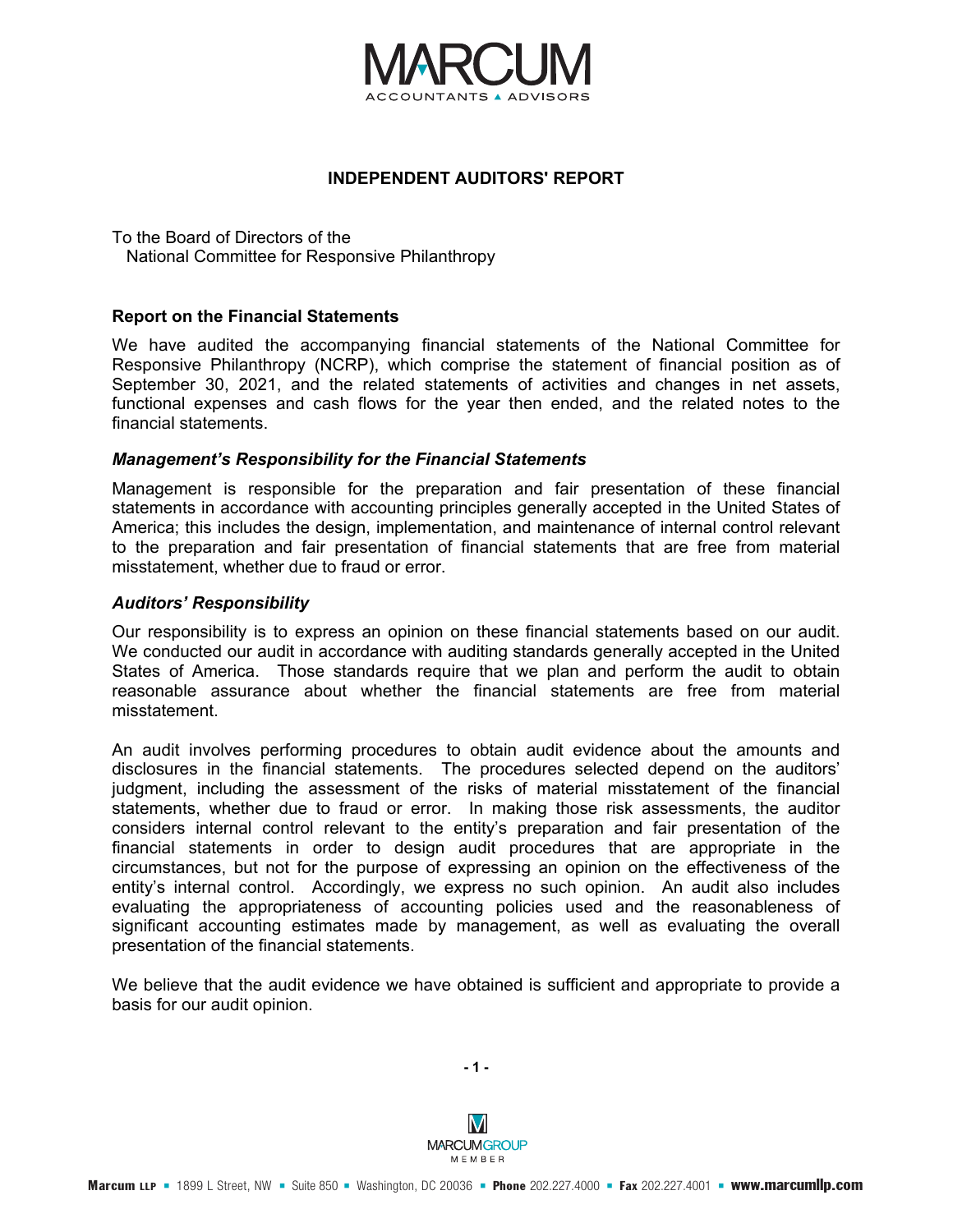## *Opinion*

In our opinion, the 2021 financial statements referred to above present fairly, in all material respects, the financial position of the National Committee for Responsive Philanthropy as of September 30, 2021, and the changes in its net assets and its cash flows for the year then ended in accordance with accounting principles generally accepted in the United States of America.

## **Other Matter**

#### *Report on Summarized Comparative Financial Information*

We have previously audited NCRP's 2020 financial statements, and in our report dated February 17, 2021, we expressed an unmodified opinion on those audited financial statements. In our opinion, the summarized comparative financial information presented herein as of and for the year ended September 30, 2020, is consistent, in all material respects, with the audited financial statements from which it has been derived.

Marcum LLP

Washington, DC February 3, 2022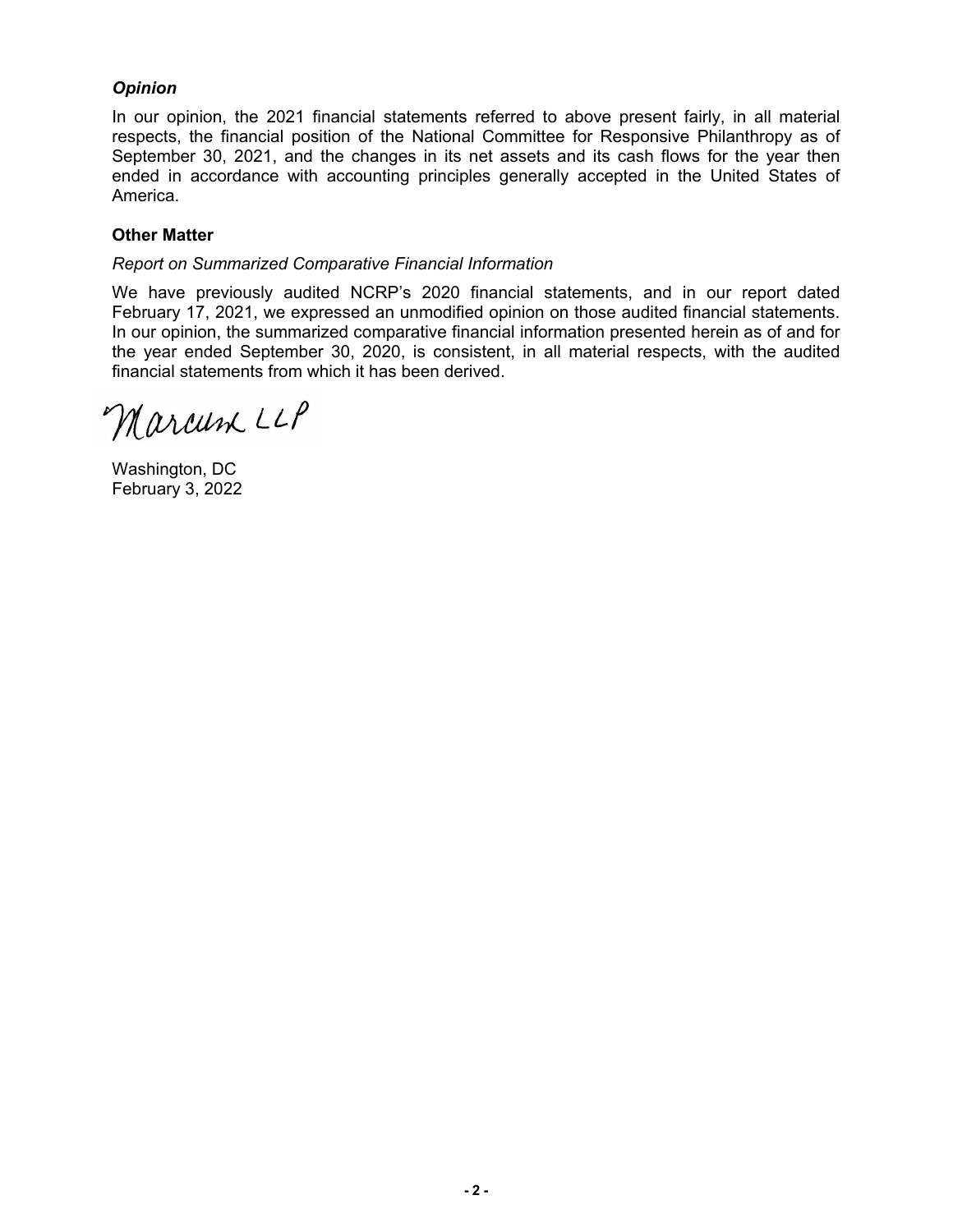## **STATEMENT OF FINANCIAL POSITION**

## **September 30, 2021**

**(With Summarized Comparative Financial Information as of September 30, 2020)**  $\overline{\phantom{a}}$  , where  $\overline{\phantom{a}}$ 

|                                                  |    | 2021      | 2020            |
|--------------------------------------------------|----|-----------|-----------------|
| <b>ASSETS</b>                                    |    |           |                 |
| Cash and cash equivalents                        | \$ | 3,703,307 | \$<br>1,100,062 |
| Grants and contributions receivable              |    | 833,500   | 1,080,200       |
| Prepaid expenses and other assets                |    | 43,702    | 39,462          |
| Investments                                      |    | 1,219,791 | 822,125         |
| Security deposit                                 |    | 11,677    | 11,677          |
| Property and equipment, net                      |    | 30,676    | 58,462          |
| <b>TOTAL ASSETS</b>                              | \$ | 5,842,653 | \$<br>3,111,988 |
| <b>LIABILITIES AND NET ASSETS</b>                |    |           |                 |
| Liabilities                                      |    |           |                 |
| Accounts payable                                 | \$ | 42,873    | \$<br>25,052    |
| <b>Accrued expenses</b>                          |    | 65,903    | 60,409          |
| Note payable – Paycheck Protection Program (PPP) |    |           | 298,300         |
| Capital lease obligation                         |    | 21,154    | 26,209          |
| Funds held on behalf of others                   |    | 199,096   | 70,500          |
| Deferred rent                                    |    | 131,622   | 142,988         |
| <b>TOTAL LIABILITIES</b>                         |    | 460,648   | 623,458         |
| <b>Net Assets</b>                                |    |           |                 |
| Without donor restrictions                       |    | 4,358,505 | 1,228,330       |
| With donor restrictions                          |    | 1,023,500 | 1,260,200       |
| <b>TOTAL NET ASSETS</b>                          |    | 5,382,005 | 2,488,530       |
| <b>TOTAL LIABILITIES AND NET ASSETS</b>          | S  | 5,842,653 | \$<br>3,111,988 |

**The accompanying notes are an integral part of these financial statements.**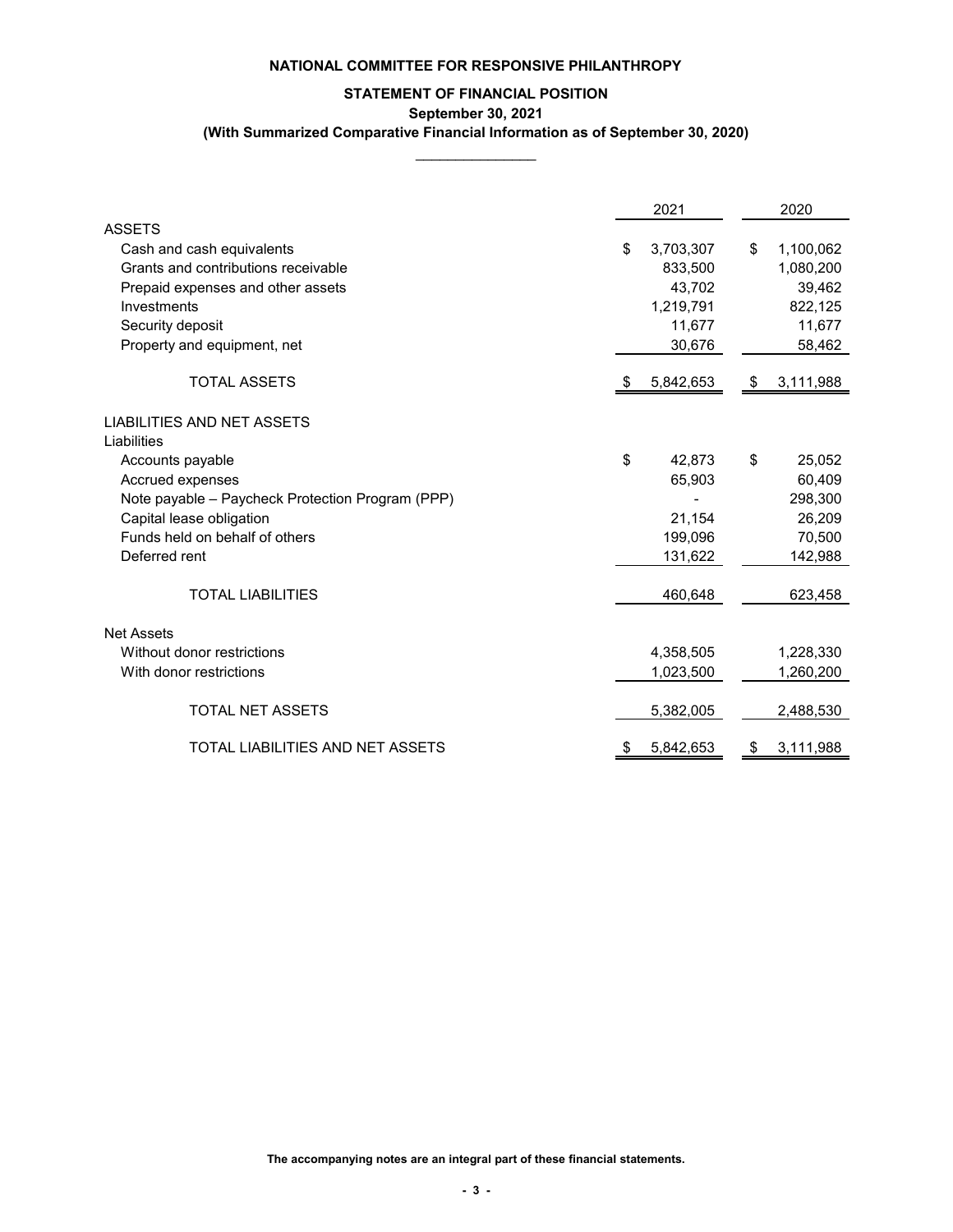## **(With Summarized Comparative Financial Information for the Year Ended September 30, 2020) STATEMENT OF ACTIVITIES AND CHANGES IN NET ASSETS For the Year Ended September 30, 2021**

 $\overline{\phantom{a}}$  , where  $\overline{\phantom{a}}$ 

|                                        |     | <b>Without Donor</b><br><b>Restrictions</b> | <b>With Donor</b><br><b>Restrictions</b> | 2021<br>Total   | 2020<br>Total   |
|----------------------------------------|-----|---------------------------------------------|------------------------------------------|-----------------|-----------------|
| <b>SUPPORT AND REVENUE</b>             |     |                                             |                                          |                 |                 |
| Foundation grants - general support    | \$. | 4,443,877                                   | \$<br>823,500                            | \$<br>5,267,377 | \$<br>2,542,085 |
| Foundation grants - specific projects  |     |                                             |                                          |                 | 375,000         |
| Contributions and sponsorships         |     | 71,916                                      |                                          | 71,916          | 56,294          |
| Meetings and workshops                 |     | 20,000                                      |                                          | 20,000          | 24,000          |
| Investment income, net                 |     | 97,666                                      |                                          | 97,666          | 40,146          |
| Miscellaneous                          |     | 15,344                                      |                                          | 15,344          | 4,549           |
| Net assets released from restrictions: |     |                                             |                                          |                 |                 |
| Satisfaction of program restrictions   |     | 212,500                                     | (212,500)                                |                 |                 |
| Satisfaction of time restrictions      |     | 847,700                                     | (847,700)                                |                 |                 |
| <b>TOTAL SUPPORT</b>                   |     |                                             |                                          |                 |                 |
| <b>AND REVENUE</b>                     |     | 5,709,003                                   | (236, 700)                               | 5,472,303       | 3,042,074       |
| <b>EXPENSES</b>                        |     |                                             |                                          |                 |                 |
| Program Services:                      |     |                                             |                                          |                 |                 |
| Initiatives                            |     | 1,412,290                                   |                                          | 1,412,290       | 1,501,478       |
| Communications                         |     | 561,093                                     |                                          | 561,093         | 382,025         |
| Policy                                 |     | 133,798                                     |                                          | 133,798         | 76,675          |
| New project development                |     | 90,890                                      |                                          | 90,890          | 50,046          |
| <b>Total Program Services</b>          |     | 2,198,071                                   |                                          | 2,198,071       | 2,010,224       |
| <b>Supporting Services:</b>            |     |                                             |                                          |                 |                 |
| Administrative                         |     | 419,096                                     |                                          | 419,096         | 471,942         |
| Fundraising                            |     | 259,961                                     |                                          | 259,961         | 217,118         |
| <b>Total Supporting Services</b>       |     | 679,057                                     |                                          | 679,057         | 689,060         |
| <b>TOTAL EXPENSES</b>                  |     | 2,877,128                                   |                                          | 2,877,128       | 2,699,284       |
| CHANGE IN NET ASSETS FROM OPERATIONS   |     | 2,831,875                                   | (236, 700)                               | 2,595,175       | 342,790         |
| Forgiveness of note payable – PPP      |     | 298,300                                     |                                          | 298,300         |                 |
| <b>CHANGE IN NET ASSETS</b>            |     | 3,130,175                                   | (236, 700)                               | 2,893,475       | 342,790         |
| NET ASSETS, BEGINNING OF YEAR          |     | 1,228,330                                   | 1,260,200                                | 2,488,530       | 2,145,740       |
| NET ASSETS, END OF YEAR                | S.  | 4,358,505                                   | \$<br>1,023,500                          | \$<br>5,382,005 | \$<br>2,488,530 |

**The accompanying notes are an integral part of these financial statements.**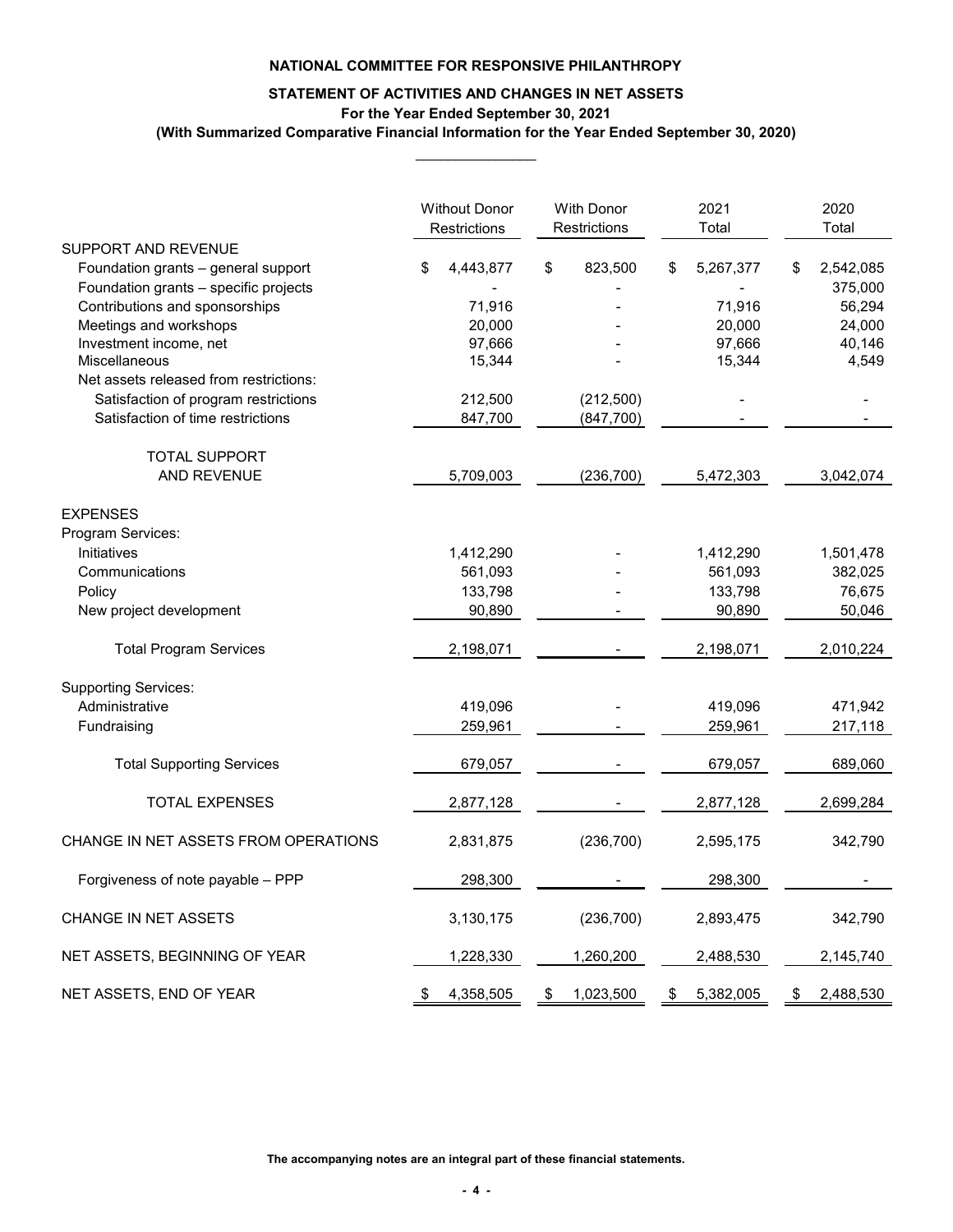## **STATEMENT OF FUNCTIONAL EXPENSES**

## **For the Year Ended September 30, 2021**

|                                   | <b>Program Services</b> |                                   |  |                    |             |                         |      |               |     |                |     |         | <b>Supporting Services</b> |                |                              |    |                |     |             |     |                                 |     |               |    |               |  |
|-----------------------------------|-------------------------|-----------------------------------|--|--------------------|-------------|-------------------------|------|---------------|-----|----------------|-----|---------|----------------------------|----------------|------------------------------|----|----------------|-----|-------------|-----|---------------------------------|-----|---------------|----|---------------|--|
|                                   |                         |                                   |  |                    | Initiatives |                         |      |               |     |                |     |         |                            |                |                              |    |                |     |             |     |                                 |     |               |    |               |  |
|                                   |                         | Movement<br>Investment<br>Project |  | <b>Power Moves</b> |             | Nonprofit<br>Membership |      | Impact Awards |     | Communications |     | Policy  | New Project<br>Development |                | Total<br>Program<br>Services |    | Administrative |     | Fundraising |     | Total<br>Supporting<br>Services |     | 2021<br>Total |    | 2020<br>Total |  |
| Salaries                          |                         | 482,844                           |  | 171,732            | S           | 119,710                 | - \$ | 113,414       | -\$ | 351,930        | -\$ | 86,659  | \$<br>58,898               | S.             | ,385,187                     | \$ | 133,834        | \$  | 167,567     | -\$ | 301,401                         | -\$ | ,686,588      | \$ | ,591,314      |  |
| Payroll taxes and fringe benefits |                         | 128,122                           |  | 45,582             |             | 31,770                  |      | 30,099        |     | 93,391         |     | 22,994  | 15,631                     |                | 367,589                      |    | 37,308         |     | 44,414      |     | 81,722                          |     | 449,311       |    | 403,171       |  |
| Professional fees                 |                         | 56,061                            |  | 19,217             |             | 13,391                  |      | 19,895        |     | 43,692         |     | 9,641   | 6,512                      |                | 168,409                      |    | 114,640        |     | 12,207      |     | 126,847                         |     | 295,256       |    | 256,580       |  |
| Rent and other occupancy          |                         | 48,773                            |  | 17,647             |             | 12,993                  |      | 11,455        |     | 37,900         |     | 8,786   | 5,997                      |                | 143,551                      |    | 105,830        |     | 20,098      |     | 125,928                         |     | 269,479       |    | 233,988       |  |
| Dues and subscriptions            |                         | 22,582                            |  | 5,021              |             | 3,498                   |      | 3,315         |     | 18,844         |     | 2,495   | 1,668                      |                | 57,423                       |    | 3,864          |     | 641         |     | 4,505                           |     | 61,928        |    | 38,188        |  |
| Training and development          |                         | 22,797                            |  | 1,586              |             | 1,105                   |      | 1,047         |     | 3,521          |     | 792     | 533                        |                | 31,381                       |    | 3,386          |     | 691         |     | 4,077                           |     | 35,458        |    | 4,433         |  |
| Depreciation and amortization     |                         | 5,028                             |  | 1,788              |             | 1,247                   |      | 1,181         |     | 3,653          |     | 909     | 622                        |                | 14,428                       |    | 10,967         |     | 2,391       |     | 13,358                          |     | 27,786        |    | 30,287        |  |
| Insurance                         |                         | 3,246                             |  | 1,155              |             | 805                     |      | 763           |     | 2,359          |     | 587     | 402                        |                | 9,317                        |    | 7,082          |     | 1,544       |     | 8,626                           |     | 17,943        |    | 19,072        |  |
| Travel, meals and entertainment   |                         | 6,775                             |  | 1,099              |             | 765                     |      | 745           |     | 4,186          |     | 545     | 364                        |                | 14,479                       |    | 1,343          |     | 67          |     | 1,410                           |     | 15,889        |    | 94,975        |  |
| State registrations               |                         | 199                               |  |                    |             |                         |      | $\sim$        |     |                |     | $\sim$  | $\sim$                     |                | 201                          |    | $\sim$         |     | 10,015      |     | 10,015                          |     | 10,216        |    | 10,892        |  |
| Miscellaneous                     |                         | 1,421                             |  | 549                |             | 383                     |      | 363           |     | 1,134          |     | 273     | 183                        |                | 4,306                        |    | 415            |     | 46          |     | 461                             |     | 4,767         |    | 2,897         |  |
| Bank and credit card fees         |                         | 518                               |  | 207                |             | 145                     |      | 137           |     | 423            |     | 105     | 72                         |                | 1,607                        |    | 411            |     | 277         |     | 688                             |     | 2,295         |    | 4,299         |  |
| Postage, mailing and delivery     |                         | 58                                |  | 24                 |             | 16                      |      | 16            |     | 59             |     | 12      | 8                          |                | 193                          |    | 16             |     | -3          |     | 19                              |     | 212           |    | 1,569         |  |
| Printing                          |                         |                                   |  |                    |             |                         |      |               |     |                |     |         |                            |                | $\sim$                       |    |                |     |             |     |                                 |     | $\sim$        |    | 7,619         |  |
| <b>TOTAL EXPENSES</b>             |                         | 778,424                           |  | 265,608            |             | 185,828                 | -86  | 182,430       |     | 561,093        | -SS | 133,798 | 90,890                     | $\mathfrak{S}$ | 2,198,071                    |    | 419,096        | -SS | 259,961     |     | 679,057                         | \$  | 2,877,128     | S. | 2,699,284     |  |

**(With Summarized Comparative Financial Information for the Year Ended September 30, 2020)**

 $\overline{\phantom{a}}$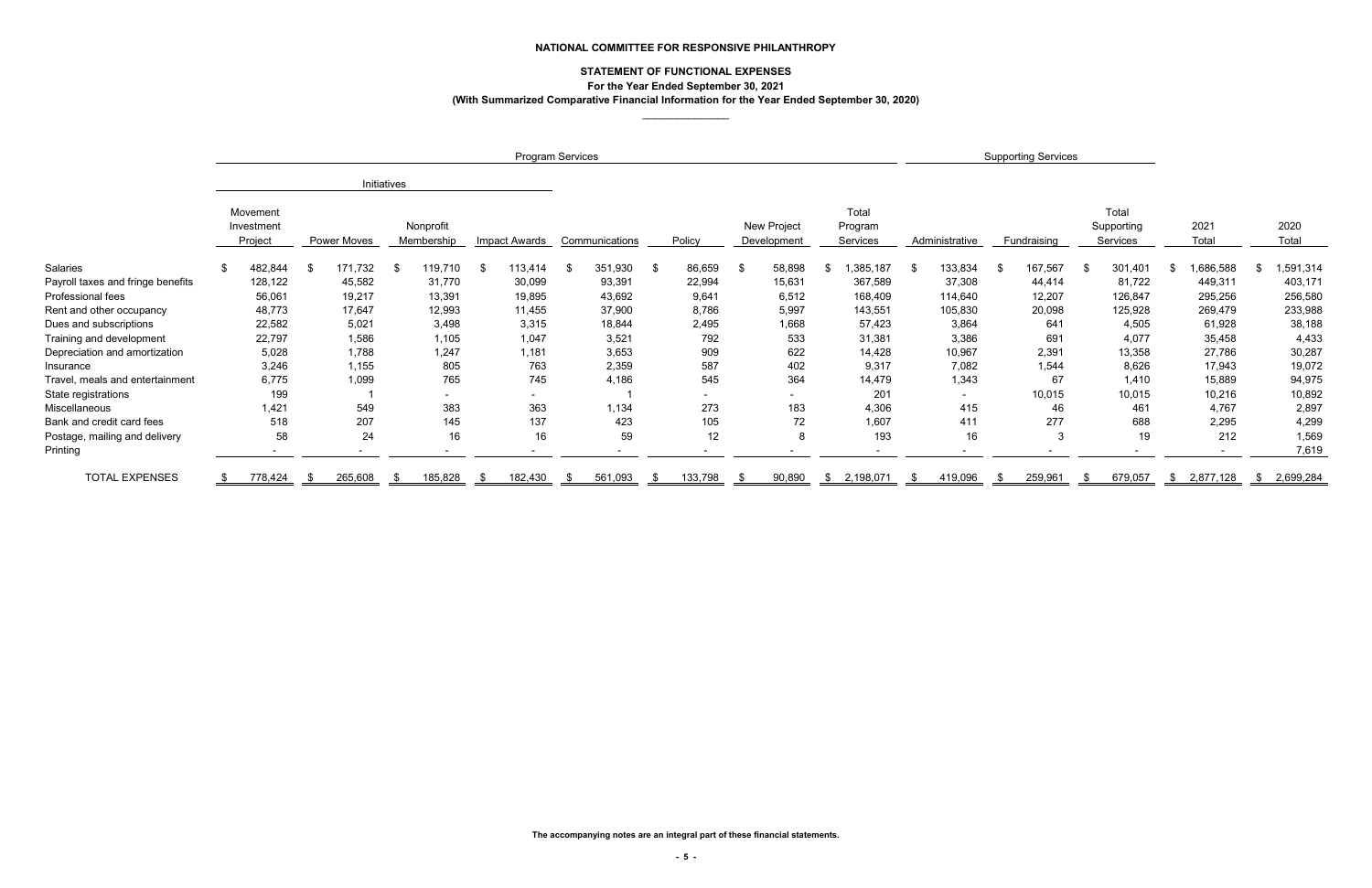## **STATEMENT OF CASH FLOWS**

## **For the Year Ended September 30, 2021**

## **(With Summarized Comparative Financial Information for the Year Ended September 30, 2020)**  $\overline{\phantom{a}}$  , where  $\overline{\phantom{a}}$

|                                                                                                                                                                                                           |    | 2021                                                          | 2020                                                            |
|-----------------------------------------------------------------------------------------------------------------------------------------------------------------------------------------------------------|----|---------------------------------------------------------------|-----------------------------------------------------------------|
| CASH FLOWS FROM OPERATING ACTIVITIES<br>Change in net assets<br>Adjustments to reconcile change in net assets to net cash<br>provided by operating activities:                                            | \$ | 2,893,475                                                     | \$<br>342,790                                                   |
| Depreciation and amortization<br>Forgiveness of note payable - PPP<br>Realized and unrealized gain on investments                                                                                         |    | 27,786<br>(298, 300)<br>(83, 326)                             | 30,287<br>(23, 974)                                             |
| Changes in assets and liabilities:<br>Grants and contributions receivable<br>Prepaid expenses and other assets<br>Accounts payable<br>Accrued expenses<br>Funds held on behalf of others<br>Deferred rent |    | 246,700<br>(4,240)<br>17,821<br>5,494<br>128,596<br>(11, 366) | (112,200)<br>10,035<br>(28, 290)<br>(1,502)<br>70,500<br>19,493 |
| NET CASH PROVIDED BY OPERATING ACTIVITIES                                                                                                                                                                 |    | 2,922,640                                                     | 307,139                                                         |
| CASH FLOWS FROM INVESTING ACTIVITIES<br>Purchases of investments<br>Proceeds from sales of investments<br>Purchases of property and equipment                                                             |    | (745, 970)<br>453,754                                         | (389, 230)<br>374,164<br>(16, 230)                              |
| NET CASH USED IN INVESTING ACTIVITIES                                                                                                                                                                     |    | (292, 216)                                                    | (31, 296)                                                       |
| <b>CASH FLOWS FROM FINANCING ACTIVITIES</b><br>Borrowings on the line of credit<br>Repayments on the line of credit<br>Principal payments on capital lease obligation<br>Proceeds from note payable - PPP |    | (5,055)                                                       | 100,000<br>(100,000)<br>(825)<br>298,300                        |
| NET CASH PROVIDED BY (USED IN) FINANCING ACTIVITIES                                                                                                                                                       |    | (5,055)                                                       | 297,475                                                         |
| NET INCREASE IN CASH AND CASH EQUIVALENTS                                                                                                                                                                 |    | 2,625,369                                                     | 573,318                                                         |
| CASH AND CASH EQUIVALENTS, BEGINNING OF YEAR                                                                                                                                                              |    | 1,103,759                                                     | 530,441                                                         |
| CASH AND CASH EQUIVALENTS, END OF YEAR                                                                                                                                                                    | S. | 3,729,128                                                     | \$<br>1,103,759                                                 |
| CASH AND CASH EQUIVALENTS AT END OF YEAR<br>Cash and cash equivalents<br>Cash and cash equivalents held within investments                                                                                | \$ | 3,703,307<br>25,821                                           | \$<br>1,100,062<br>3,697                                        |
| TOTAL CASH AND CASH EQUIVALENTS                                                                                                                                                                           | \$ | 3,729,128                                                     | \$<br>1,103,759                                                 |
| NONCASH FINANCING AND INVESTING ACTIVITIES<br>Forgiveness of note payable – PPP                                                                                                                           | \$ | 298,300                                                       | \$                                                              |
| Equipment acquired under a capital lease obligation                                                                                                                                                       |    |                                                               | \$<br>27,034                                                    |
| SUPPLEMENTAL DISCLOSURE OF CASH FLOW INFORMATION<br>Cash paid during the year for interest                                                                                                                | \$ | 861                                                           | \$<br>1,017                                                     |

**The accompanying notes are an integral part of these financial statements.**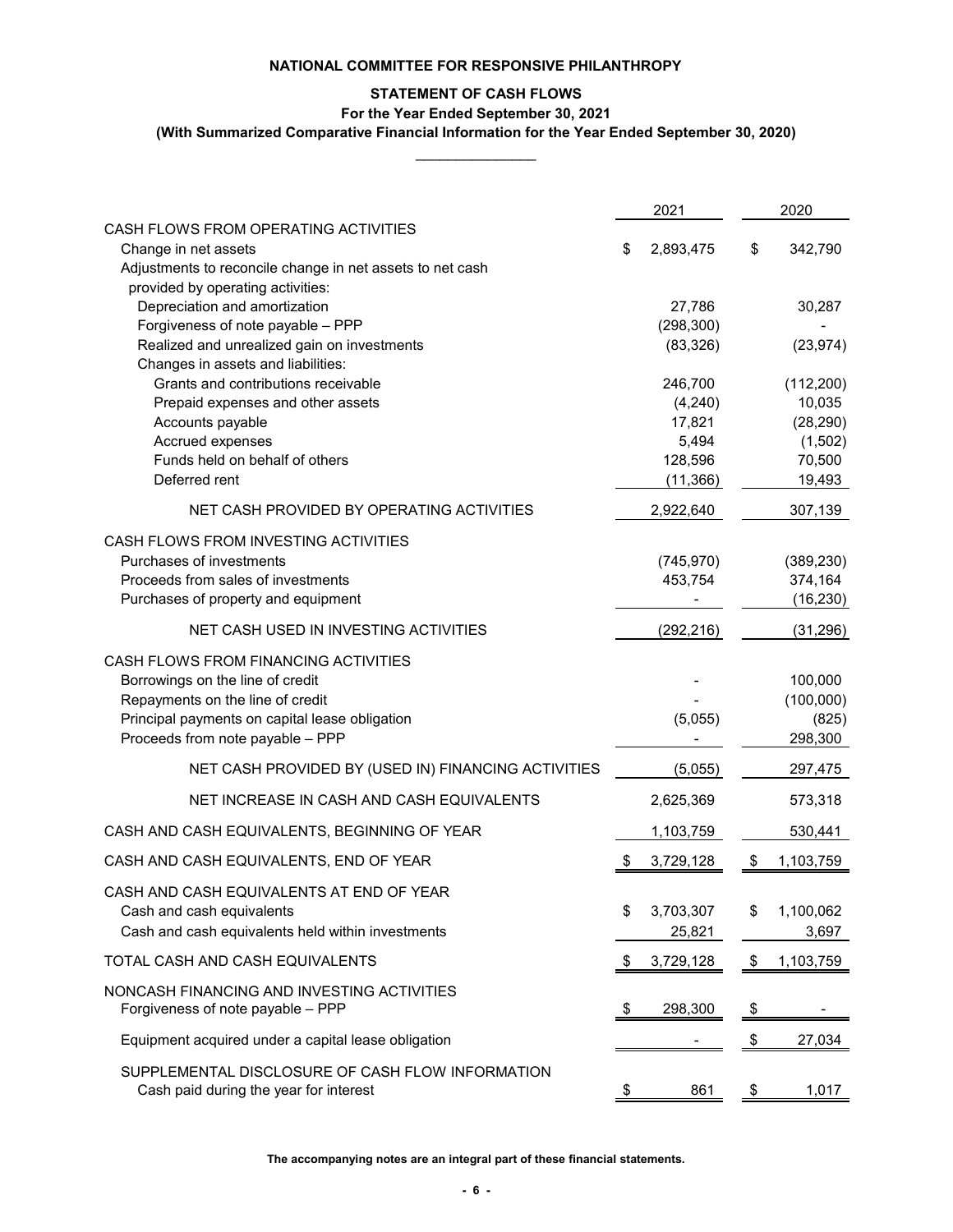#### **NOTES TO FINANCIAL STATEMENTS For the Year Ended September 30, 2021**  $\frac{1}{2}$

1. Organization and Summary of Significant Accounting Policies

#### **Organization**

The National Committee for Responsive Philanthropy (NCRP) is a publicly supported organization exempt from federal income taxes under Section 501(c)(3) of the Internal Revenue Code (the IRC).

NCRP's mission statement communicates the purpose of the organization:

*NCRP promotes philanthropy that serves the public good, is responsive to people and communities with the least wealth and opportunity, and is held accountable to the highest standards of integrity and openness.*

NCRP's vision statement communicates the organization's vision for a democratic society and philanthropy's role in it:

*We envision a fair, just and democratic society in which the common good is recognized as a high priority; where a robust public sector is empowered to protect, preserve and extend the commonly held resources and the public interest; where a vital nonprofit sector provides voice and value to those most in need; and where all people enjoy equality of opportunity, access and fair treatment without discrimination based on race, gender, sexual orientation, physical ability, economic status, national origin or other identities.*

To achieve the organization's mission and vision, NCRP conducts original research, publishes thought-provoking content, provides tools for grantmakers, engages the philanthropic and nonprofit sectors in productive dialogue, and advocates for improved public policies. These activities are funded primarily through foundation grants.

NCRP's programs consist of the following activities:

a. Initiatives: NCRP carried out several initiatives to improve philanthropy during the fiscal year. They included:

#### **Power Moves**

Power Moves is an assessment toolkit that funders can use to advance equity in their grantmaking. Power Moves is designed to help funders examine their own power and the power of communities, government and other sectors in society through an exploration of building, sharing and wielding power, with the goal of progress toward more equitable systems and outcomes for people of color and others facing stark disparities. Key elements of the guide include stakeholder feedback tools, discussion guides, roadmaps for progress and tips for building, sharing and wielding power. Ultimately, the project's long-term goal is that foundations and their grantee partners will become more strategic and impactful in advancing structural reforms, resulting in more equitable outcomes for communities. Power Moves has been downloaded over 3,000 times.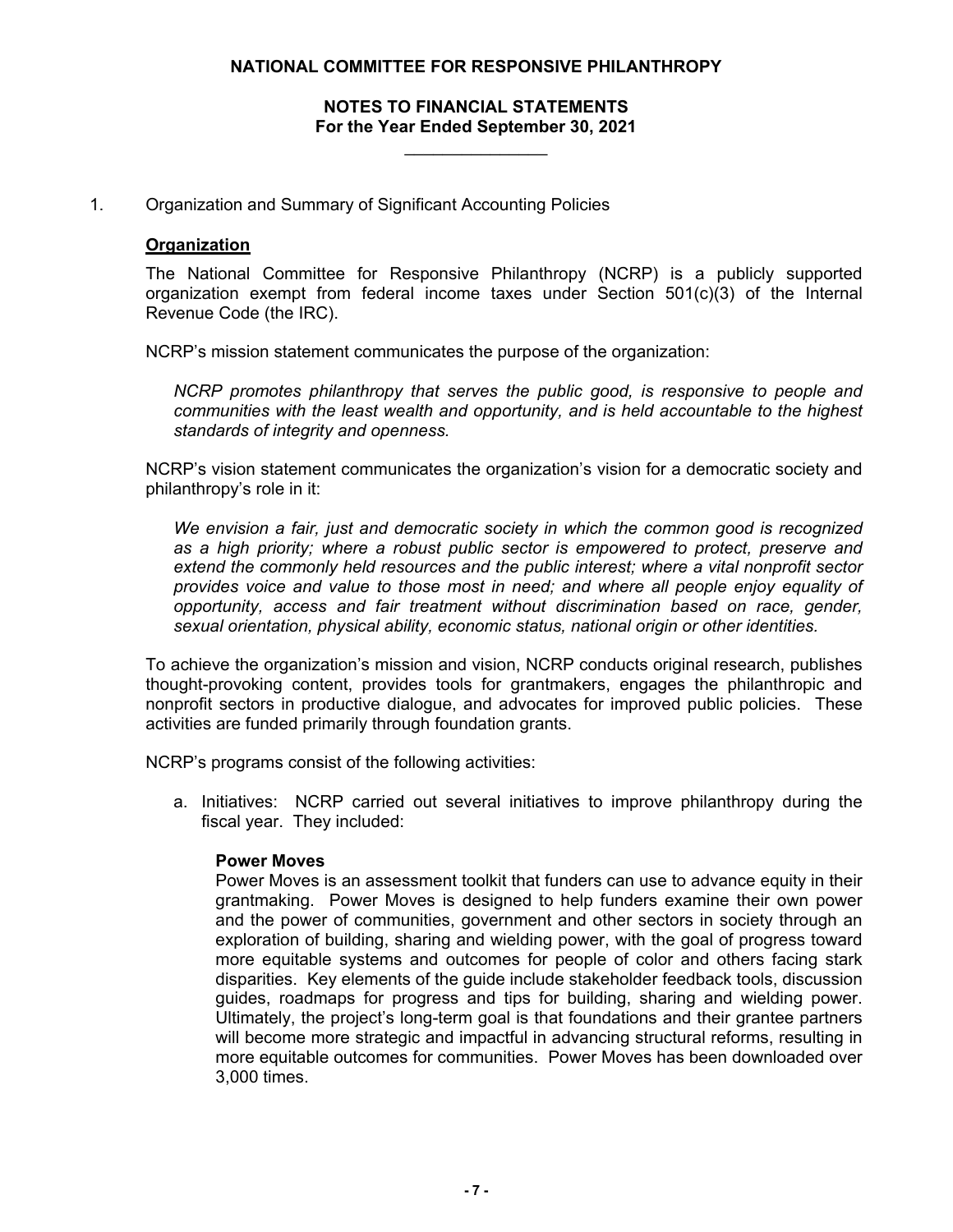#### **NOTES TO FINANCIAL STATEMENTS For the Year Ended September 30, 2021**  $\frac{1}{2}$

1. Organization and Summary of Significant Accounting Policies (continued)

#### **Organization (continued)**

#### **Movement Investment Project**

Movement Investment Project was borne out of the knowledge that social movements in the United States are drastically under-resourced and under-funded by philanthropy. This multi-year NCRP initiative will help funders see themselves and the issues they care about as part of the movement ecosystem, build the philanthropic sector's capacity to support movements, and redefine best practices for movement funding. Currently, the project's focus is on immigrant and refugee justice.

#### **High Net Worth Donors (HNWD)**

We recognize the growing trend of substantial giving from some individuals outside of the foundation structure, and will continue working to engage a sub-set of targeted HNWD intermediaries/advisors with NCRP content. We aim to build or strengthen relationships with HNWD intermediaries and/or organizational affinity groups to create a small, but mighty set of NCRP "champions" in this arena.

#### **NCRP Impact Awards**

Begun in 2013, the NCRP Impact Awards have celebrated foundations that are leaders in the areas of:

*Exemplary Grantmaking*: Allocating a relatively high percentage of annual discretionary giving to social justice, marginalized communities, general operating support and multi-year grants. Its grantees have a visible effect on promoting systems change and empowering marginalized communities.

*Leadership in Philanthropy*: The funder's leaders publicly demonstrate a commitment to systems change strategies, such as public speaking or writing about funding social change strategies and marginalized groups, serving on committees or other initiatives that promote social justice and signing on to NCRP's Philanthropy's Promise.

*Diversity, Inclusion and Equit*y: The funder shows a demonstrated commitment to diversity, inclusion and equity, especially along lines of race and gender, in its staff and trustees.

b. Communications: NCRP also stimulates critical thinking in the philanthropic sector with a robust communications program. Our communication efforts include:

#### **Keynotes & Presentations**

One of the ways we work to educate the sector is to present at or attend approximately 60 conferences and sector events annually. Recent examples include the PolicyWorks Institute 2020, the Funders' Network 2020 Annual Conference, Funding Forward 2020, and Council on American-Islamic Relation' National Meeting, among others.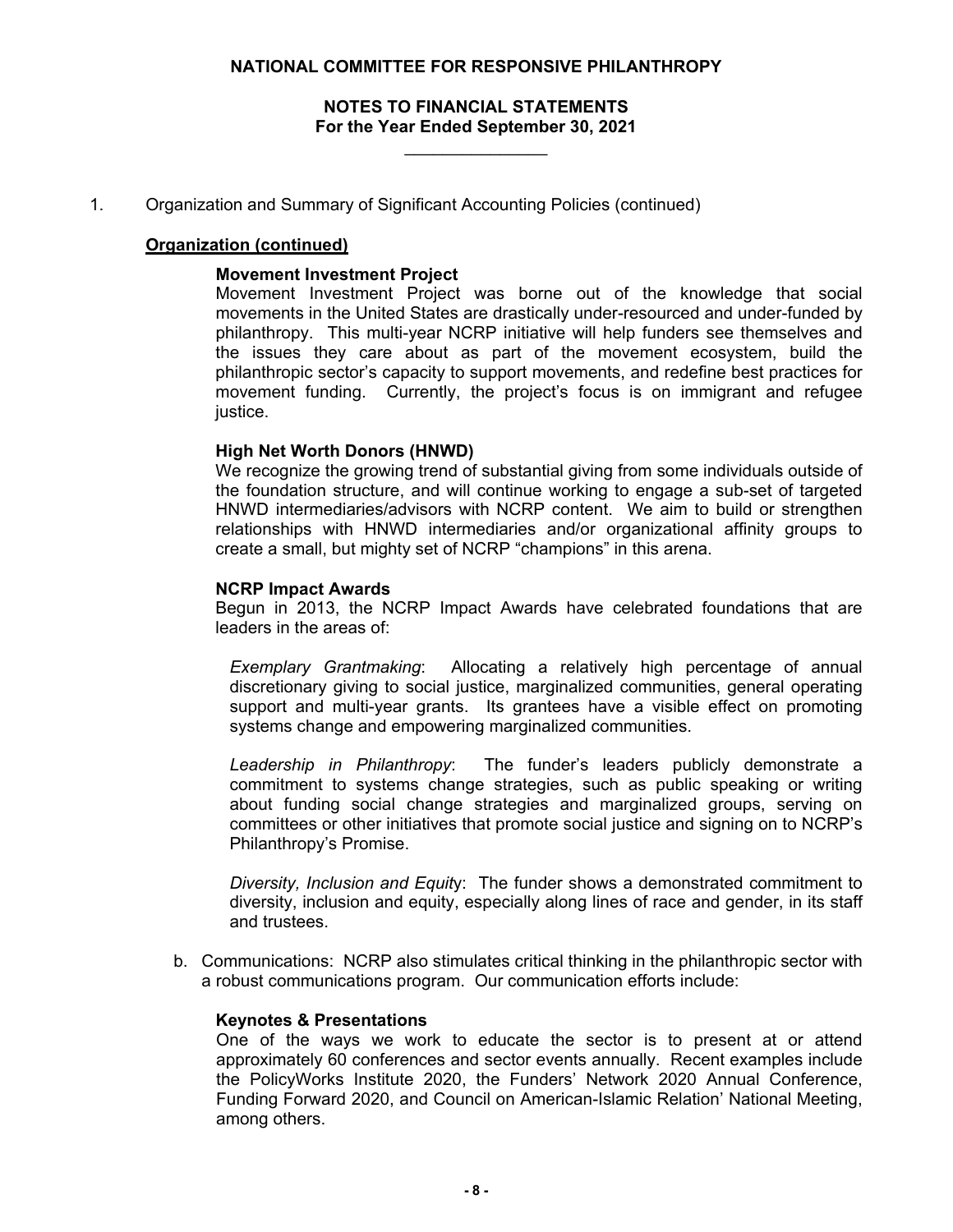#### **NOTES TO FINANCIAL STATEMENTS For the Year Ended September 30, 2021**  $\frac{1}{2}$

1. Organization and Summary of Significant Accounting Policies (continued)

#### **Organization (continued)**

#### **Blogs, Journals, and Social Media**

*Roundup*, our monthly electronic newsletter, reaches almost 4,000 people. We also engage with more than 23,000 followers on Twitter, and high-profile individuals with larger followings regularly retweet our tweets. We also have over 3,800 Facebook followers.

#### **Responsive Philanthropy**

Responsive Philanthropy is NCRP's popular e-journal. This signature publication has over 22,000 annual readers, and is well known in the sector for its focus on timely issues. It continues to be a well-regarded vehicle for important and provocative commentary in the sector, and often has articles written by sector leaders.

- c. Policy: NCRP also works to promote sensible public policy that recognizes society is better off when both government and philanthropy are strong and are viewed as viable ways to pursue the common good.
- d. New Project Development: NCRP spent time developing new projects that will be carried out in future years. One of those will be an effort to help high net worth donors get more impact for their philanthropy.

## **Cash and Cash Equivalents**

NCRP considers all highly liquid investments not held for long-term investment purposes, with purchased maturities of three months or less, to be cash equivalents.

#### **Investments**

Investments consist of interest-bearing cash deposits, mutual funds and exchange-traded funds. These investments are reported at fair value. Fair value is the price that would be received to sell an asset or paid to transfer a liability in an orderly transaction between market participants at the measurement date. Unrealized gains or losses on investments are determined by the change in fair value at the beginning and end of the reporting period. Purchases and sales of securities are recorded on a trade-date basis. Interest income is recorded on the accrual basis. Dividends are recorded on the ex-dividend date.

#### **Fair Value Measurement**

The Financial Accounting Standards Board (FASB) Accounting Standards Codification (ASC) Topic 820, *Fair Value Measurement*, defines fair value, establishes a framework for measuring fair value in accordance with accounting principles generally accepted in the United States of America (GAAP), and requires disclosures about fair value measurements for assets and liabilities measured at fair value on a recurring basis. The ASC emphasizes that fair value is a market-based measurement, not an entity-specific measurement, and therefore a fair value measurement should be determined based on the assumptions that market participants would use in pricing the asset or liability. As a basis for considering market participant assumptions in fair value measurements, the ASC established a fair value hierarchy based upon the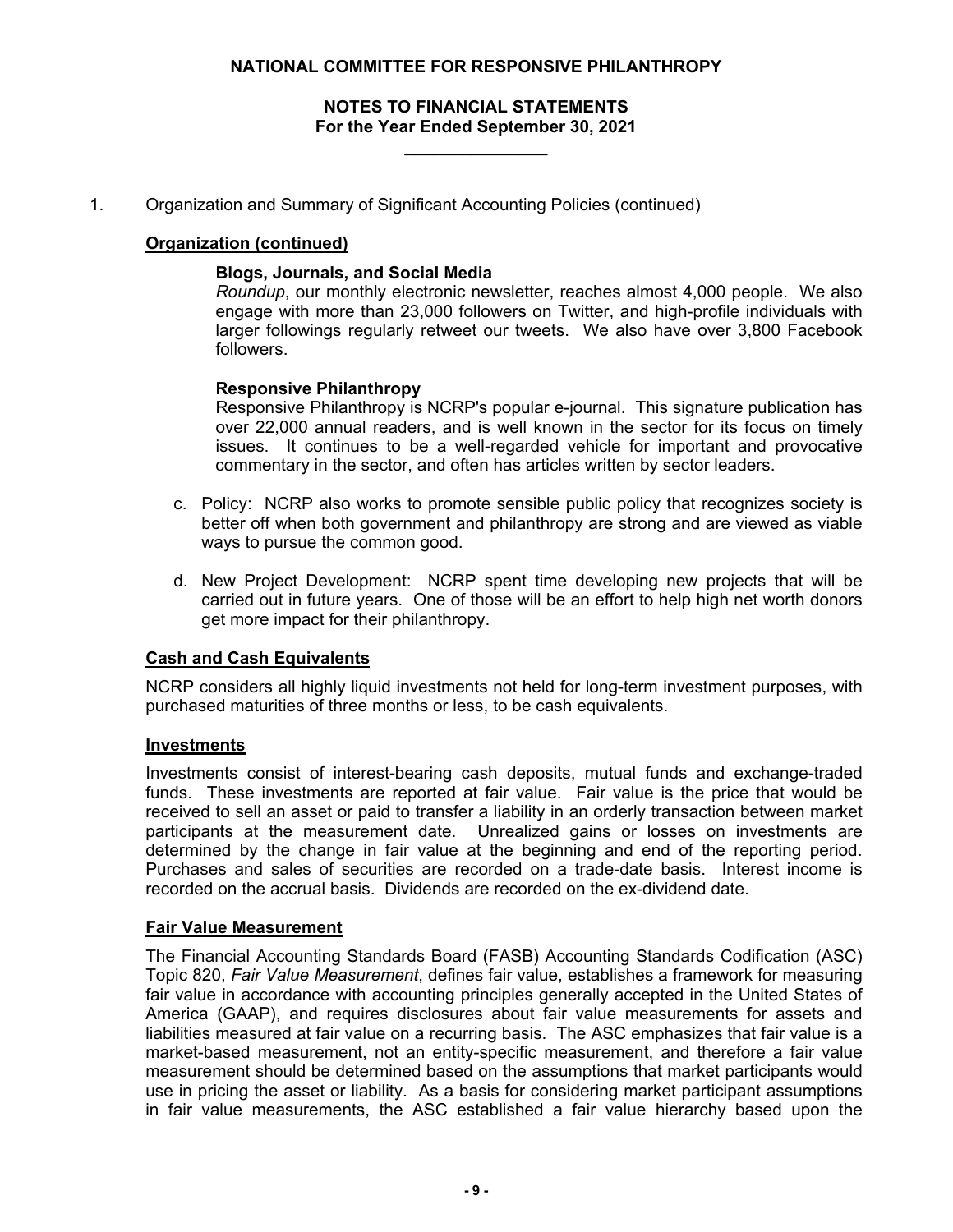#### **NOTES TO FINANCIAL STATEMENTS For the Year Ended September 30, 2021**  $\frac{1}{2}$

1. Organization and Summary of Significant Accounting Policies (continued)

#### **Fair Value Measurement (continued)**

transparency of the inputs to the valuation of an asset or liability. These inputs may be observable, whereby market participant assumptions are developed based on market data obtained from independent sources, and unobservable, whereby assumptions about market participant assumptions are developed by the reporting entity based on the best information available in the circumstances.

The three levels of the fair value hierarchy are described as follows:

*Level 1* – Inputs based on quoted prices (unadjusted) in active markets for identical assets or liabilities accessible at the measurement date.

*Level 2* – Inputs other than quoted prices included in Level 1 that are observable for the asset or liability, either directly or indirectly, such as quoted prices for similar assets or liabilities in active markets.

*Level 3* – Unobservable inputs for the asset or liability, including the reporting entity's own assumptions in determining the fair value measurement.

As of September 30, 2021, only NCRP's investments, as described in Note 3 of these financial statements, were measured at fair value on a recurring basis.

#### **Property and Equipment and Related Accumulated Depreciation and Amortization**

Property and equipment primarily consist of office furniture and equipment, software, and expenses related to NCRP's website, which are recorded at cost. Depreciation is provided on a straight-line basis over the estimated useful lives of the assets, generally three years for software and five years for office furniture and equipment. Website costs are amortized over three years. NCRP capitalizes property and equipment with a cost of \$1,000 or more and an economic life in excess of one year. Costs incurred in the development of the website are expensed during the preliminary and post-implementation operation stages, including data conversion, training and maintenance costs. Costs incurred during the website's development stage are capitalized. Expenditures for major repairs or improvements are capitalized; expenditures for minor repairs and maintenance are expensed when incurred. The cost of property and equipment retired or disposed of is removed from the accounts along with the related accumulated depreciation, and any gain or loss is reflected in the accompanying statement of activities and changes in net assets.

#### **Classification of Net Assets**

NCRP's net assets are reported as follows:

• Net assets without donor restrictions represent the portion of expendable funds that are available for any purpose in performing the primary objectives of NCRP at the discretion of NCRP's management and the Board of Directors (the Board).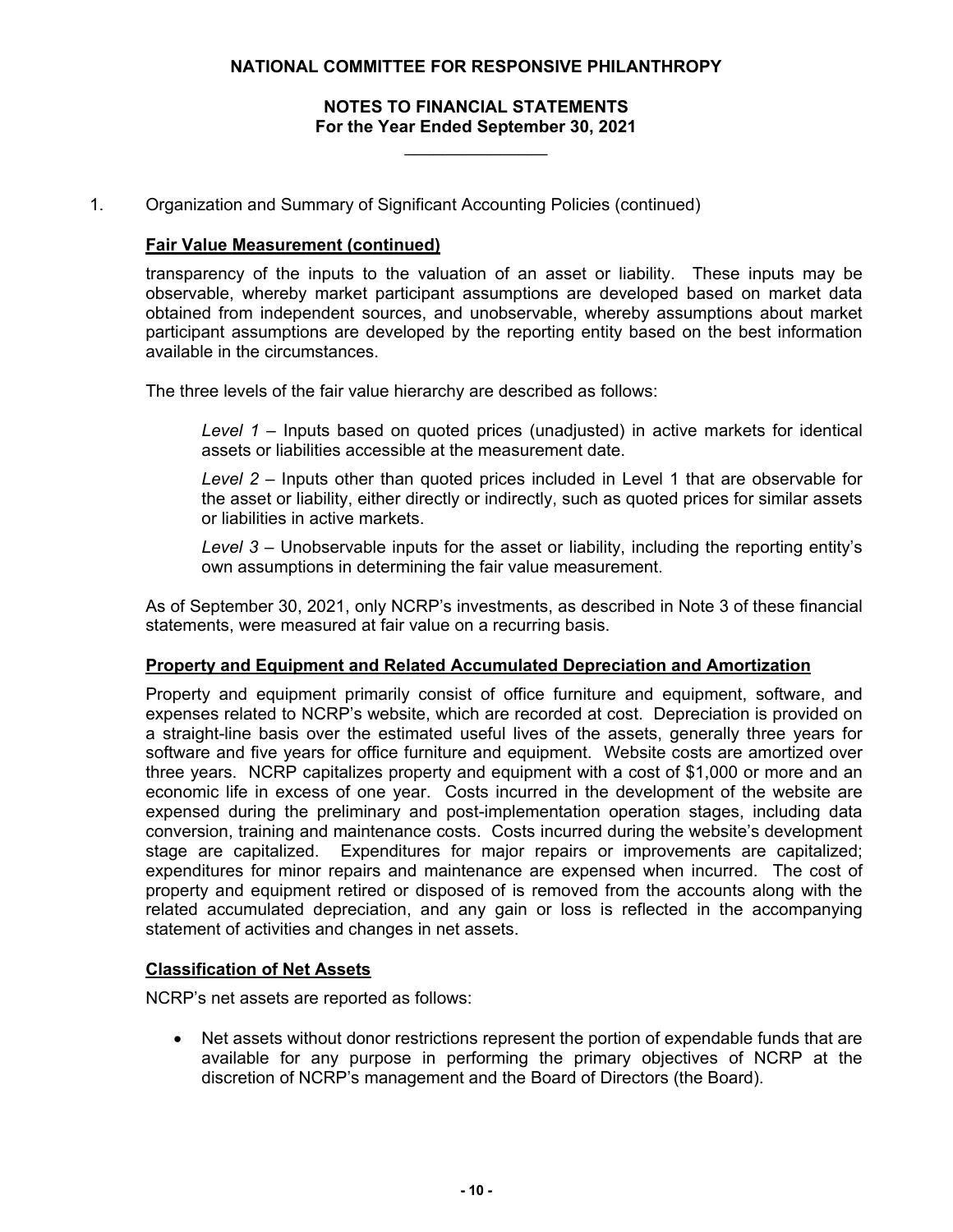#### **NOTES TO FINANCIAL STATEMENTS For the Year Ended September 30, 2021**  $\frac{1}{2}$

1. Organization and Summary of Significant Accounting Policies (continued)

#### **Classification of Net Assets (continued)**

• Net assets with donor restrictions represent funds that are specifically restricted by donors for use in various programs and/or for a specific period of time. These donor restrictions can be temporary in nature in that they will be met by actions of NCRP or by the passage of time. Other donor restrictions are perpetual in nature, whereby the donor has stipulated that the funds be maintained in perpetuity. As of September 30, 2021, NCRP had no net assets with donor restrictions that are required to be maintained in perpetuity.

#### **Revenue Recognition**

Unconditional grants and contributions are reported as revenue and support in the year in which payments are received and/or unconditional promises are made. Unconditional grants and contributions are considered without donor restrictions unless specifically restricted by the grantor. Amounts received that are designated for future periods or restricted by the grantor for specific purposes are reported as revenue and support with donor restrictions. When a grantor restriction expires (that is, when a stipulated time restriction ends or purpose restriction is met), net assets are reclassified from net assets with donor restriction to net assets without donor restriction and reported in the accompanying statement of activities and changes in net assets as net assets released from restrictions. Unconditional grants and contributions that have been committed to NCRP but have not been received as of year-end are reflected as grants and contributions receivable in the accompanying statement of financial position. Conditional promises to give, that is, those with a measurable performance or other barrier, and a right of return, are not recognized until the conditions on which they depend have been substantially met. Amounts related to these conditional grants are recognized and released in the same year.

Meetings and workshops revenue represents earned revenue and is recognized at the point in time of the meetings or workshops which is when the services are provided.

#### **Functional Allocation of Expenses**

The costs of providing the various programs and other activities have been summarized on a functional basis in the accompanying statement of functional expenses. Expenses directly attributed to a specific functional area of NCRP are reported as expenses of those functional areas. Salaries are allocated to programs and supporting services based on employee timesheets. Payroll taxes and fringe benefits and shared costs (such as rent and other occupancy, depreciation and amortization, printing, postage, mailing and delivery, insurance, dues and subscriptions and other operating expenses) that benefit multiple functional areas have been allocated among the various functional areas based on the actual direct labor charged to those functional areas.

## **Measure of Operations**

NCRP considers the forgiveness of note payable – Paycheck Protection Program to be nonoperating in nature.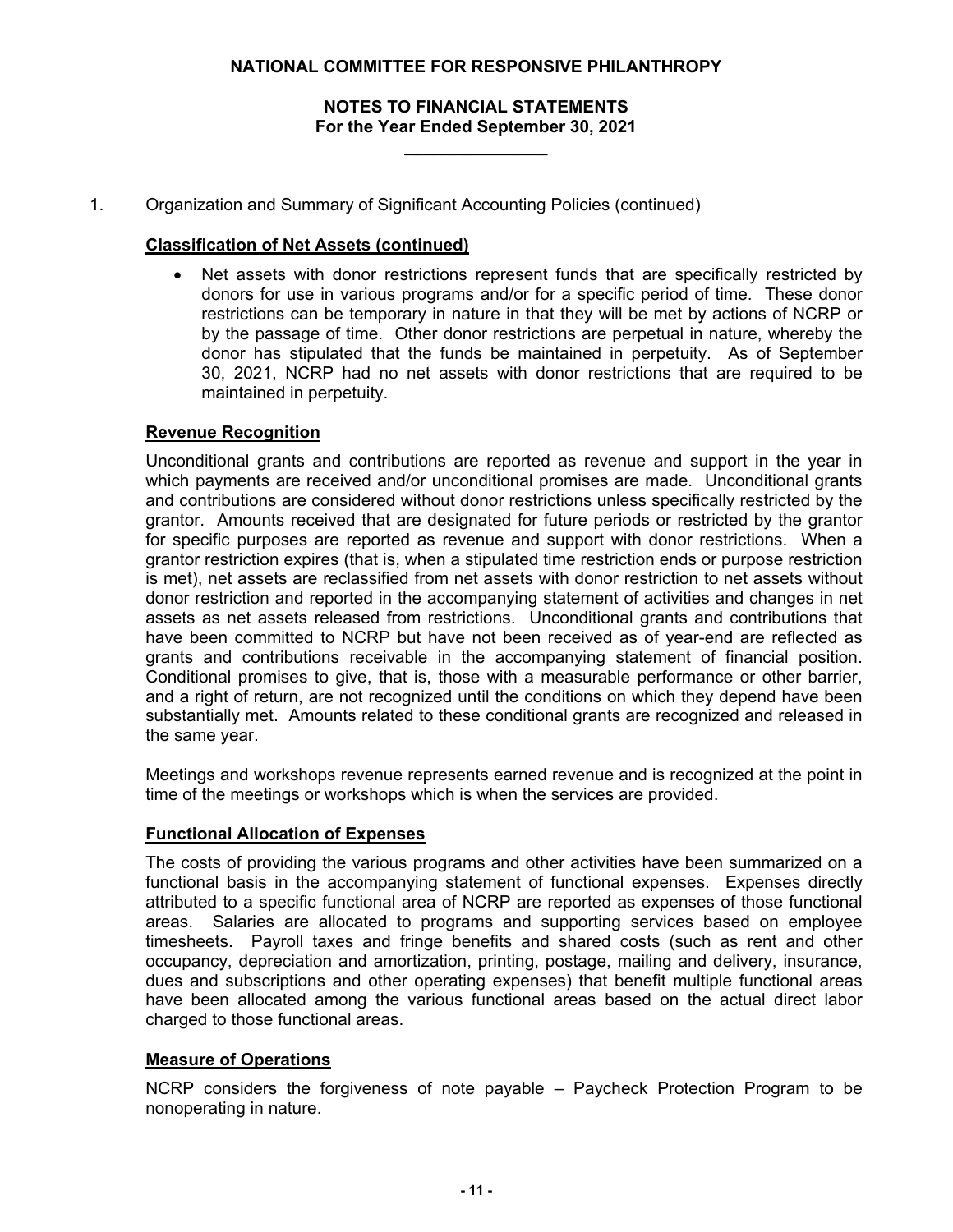### **NOTES TO FINANCIAL STATEMENTS For the Year Ended September 30, 2021**  $\frac{1}{2}$

1. Organization and Summary of Significant Accounting Policies (continued)

#### **Use of Estimates**

The preparation of financial statements in conformity with GAAP requires management to make estimates and assumptions that affect certain reported amounts and disclosures. Accordingly, actual results could differ from those estimates.

2. Grants and Contributions Receivable

Grants and contributions receivable primarily represent grants and contributions from foundations and corporations. As of September 30, 2021, all grants and contributions receivables were considered fully collectible and were expected to be received as follows:

| Less than one year                         | 621,500 |
|--------------------------------------------|---------|
| One to five years                          | 212,000 |
| <b>Grants and Contributions Receivable</b> | 833,500 |

The discount for the present value of grants and contributions receivable due in one to five years was not considered significant to NCRP's financial statements and, accordingly, was not recognized in these financial statements.

#### 3. Investments and Fair Value Measurement

Investments at fair value consisted of the following as of September 30, 2021:

| Mutual funds                   | 890,129     |
|--------------------------------|-------------|
| Exchange-traded funds          | 303.841     |
| Interest-bearing cash deposits | 25,821      |
| Total Investments              | \$1,219,791 |

Investment income, net is summarized as follows for the year ended September 30, 2021:

| Interest and dividend income | S | 23,012  |
|------------------------------|---|---------|
| Realized gain                |   | 32,876  |
| Unrealized gain              |   | 50.450  |
| Investment fees              |   | (8,672) |
| Total Investment Income, Net |   | 97.666  |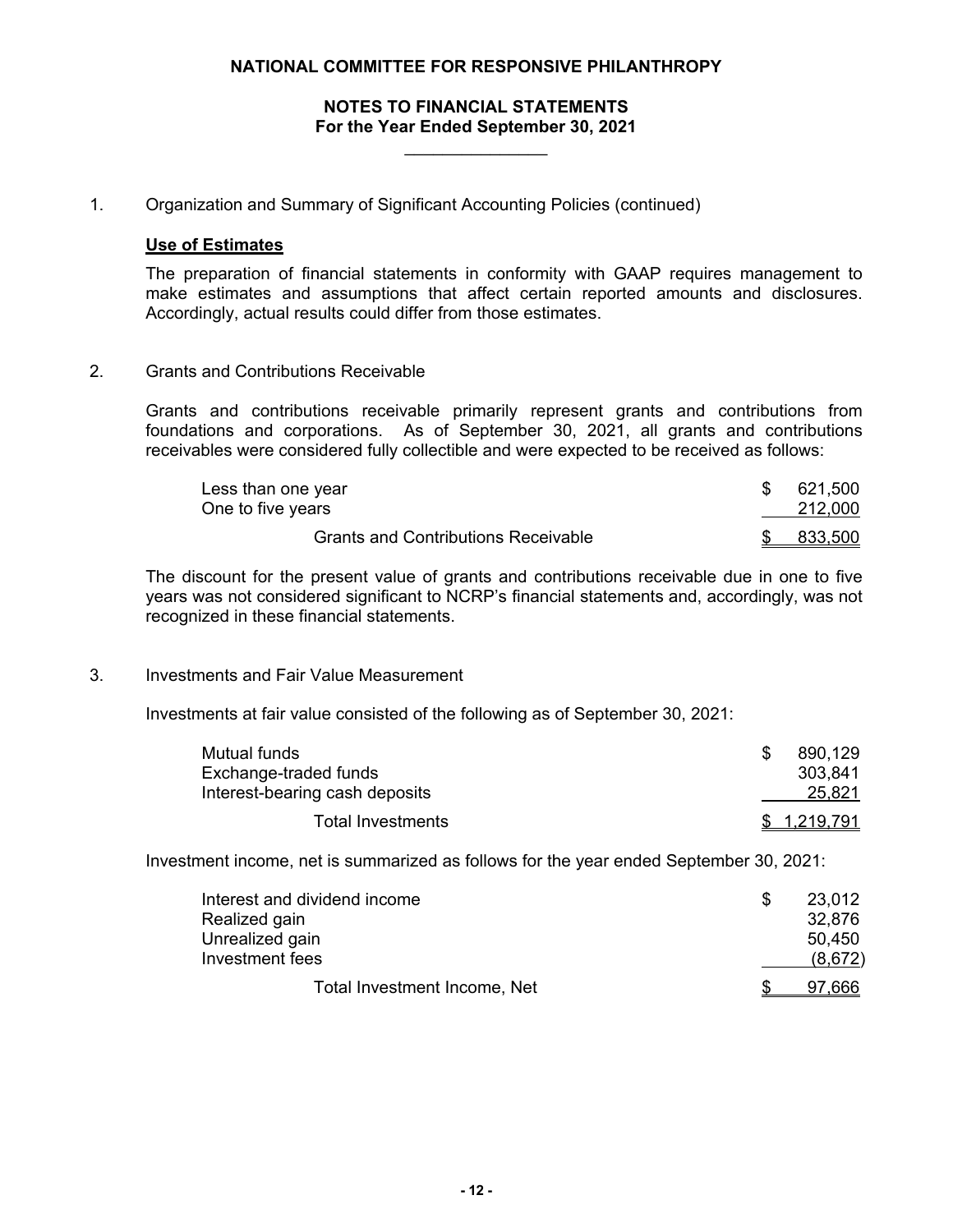### **NOTES TO FINANCIAL STATEMENTS For the Year Ended September 30, 2021**  $\frac{1}{2}$

#### 3. Investments and Fair Value Measurement (continued)

As of September 30, 2021, NCRP used the following fair value measurement:

|                                                | <b>Fair Value</b> | <b>Quoted Prices</b><br>in Active<br>Markets for<br>Identical<br>Assets<br>(Level 1) | Significant<br>Other<br>Observable<br>Inputs<br>(Level 2) | Significant<br>Unobservable<br>Inputs<br>(Level 3) |
|------------------------------------------------|-------------------|--------------------------------------------------------------------------------------|-----------------------------------------------------------|----------------------------------------------------|
| Mutual funds:<br>Fixed-income:                 |                   |                                                                                      |                                                           |                                                    |
| Short-term bonds                               | \$<br>270,017     | \$<br>270,017                                                                        | \$                                                        | \$                                                 |
| Intermediate-term bonds                        | 245,492           | 245,492                                                                              |                                                           |                                                    |
| Intermediate government                        | 171,126           | 171,126                                                                              |                                                           |                                                    |
| High yield bonds                               | 45,494            | 45,494                                                                               |                                                           |                                                    |
| Equities:                                      |                   |                                                                                      |                                                           |                                                    |
| <b>Natural resources</b>                       | 62,011            | 62,011                                                                               |                                                           |                                                    |
| Mid-cap blend                                  | 47,796            | 47,796                                                                               |                                                           |                                                    |
| Small blend                                    | 48,193            | 48,193                                                                               |                                                           |                                                    |
| Exchange-traded funds:<br>Equities large blend | 303,841           | 303,841                                                                              |                                                           |                                                    |
| <b>Investments Measured</b><br>in Fair Value   |                   |                                                                                      |                                                           |                                                    |
| Hierarchy                                      | 1,193,970         | \$1,193,970                                                                          | \$                                                        |                                                    |
| Interest-bearing cash deposits                 | 25,821            |                                                                                      |                                                           |                                                    |
| <b>Total Investments</b>                       | \$<br>1,219,791   |                                                                                      |                                                           |                                                    |

NCRP used the following methods and significant assumptions to estimate fair value for assets recorded at fair value:

*Mutual funds* – Valued using quoted market prices for identical assets in active markets.

*Exchange-traded funds* – Valued at the closing price reported in an active market in which the individual securities are traded.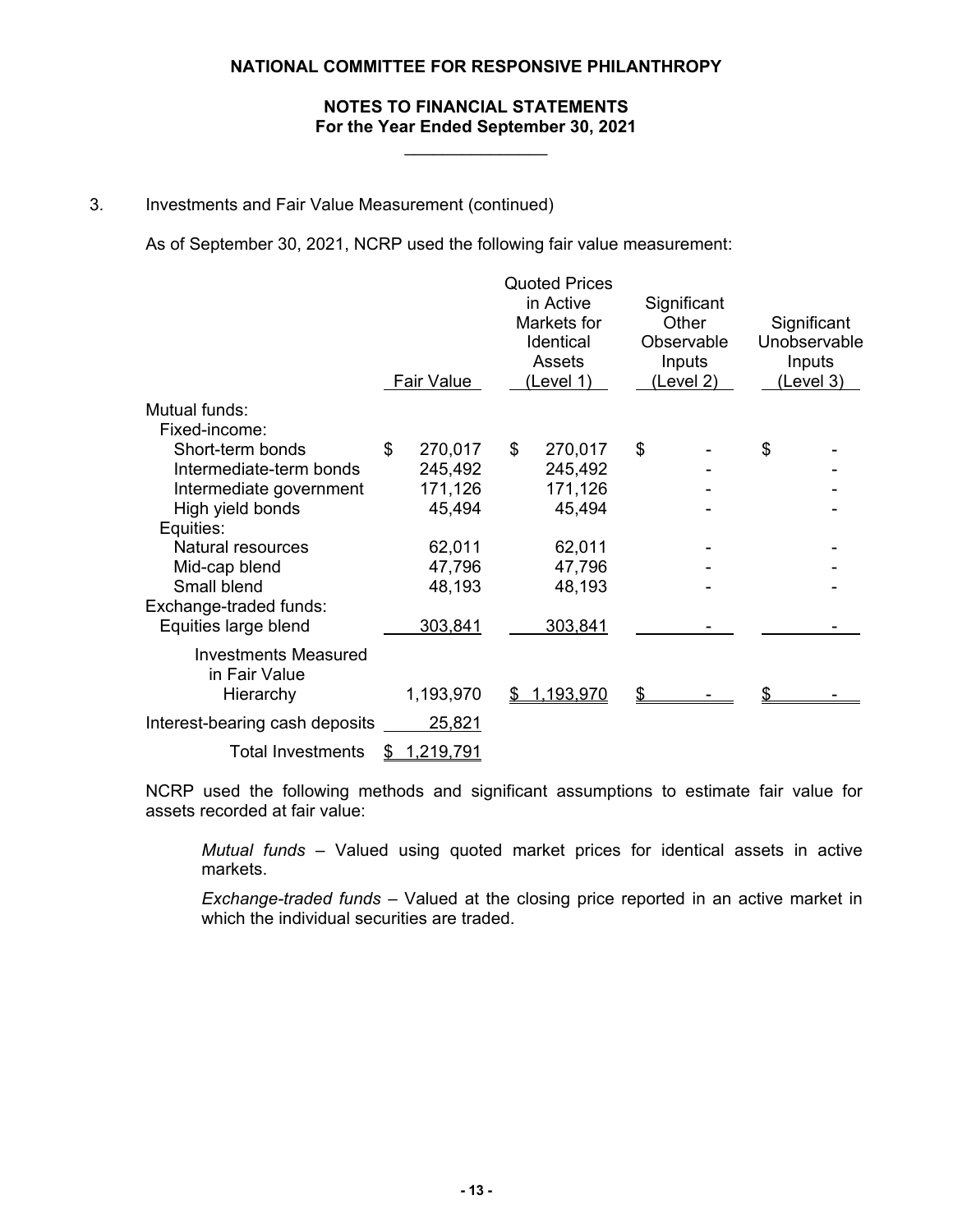#### **NOTES TO FINANCIAL STATEMENTS For the Year Ended September 30, 2021**  $\frac{1}{2}$

4. Property and Equipment and Accumulated Depreciation and Amortization

NCRP held the following property and equipment as of September 30, 2021:

| Furniture and equipment<br>Website<br>Software  | S | 122,115<br>90,386<br>53,257 |
|-------------------------------------------------|---|-----------------------------|
| <b>Total Property and Equipment</b>             |   | 265,758                     |
| Less: Accumulated Depreciation and Amortization |   | (235,082)                   |
| Property and Equipment, Net                     |   | 30.676                      |

Depreciation and amortization expense was \$27,786 for the year ended September 30, 2021.

5. Note Payable – Paycheck Protection Program

To assist with operations, NCRP applied for and received a Small Business Administration (SBA) loan through the Paycheck Protection Program (PPP) in the amount of \$298,300. The loan was scheduled to mature on April 2022 and included a fixed interest rate of 1% per annum. Payments of principal and interest were deferred while the loan was under consideration for forgiveness, pursuant to provisions of the PPP. On December 16, 2020, NCRP's PPP loan forgiveness was approved by the SBA. As NCRP elected to account for this transaction as a loan, and not a conditional grant, the forgiveness has been presented as forgiveness of note payable – PPP in the accompanying statement of activities and changes in net assets.

6. Line of Credit

NCRP has a revolving line of credit with a borrowing limit of \$500,000. Borrowings under the line of credit bear interest at the lender's liquidity access line index rate plus 3.5%, which was 3.58% at September 30, 2021. The line of credit is collateralized by NCRP's investment brokerage account. During the year ended September 30, 2021, NCRP made no borrowings from the line of credit. As of September 30, 2021, there was no outstanding balance on this line of credit.

7. Net Assets

#### **Net Assets With Donor Restrictions**

As of September 30, 2021, net assets with donor restrictions were restricted for the following period:

Subject to occurrence of specified events/passage of time:

| Total Subject to Passage of Time         | \$1,023,500 |
|------------------------------------------|-------------|
| Total Net Assets With Donor Restrictions | \$1,023,500 |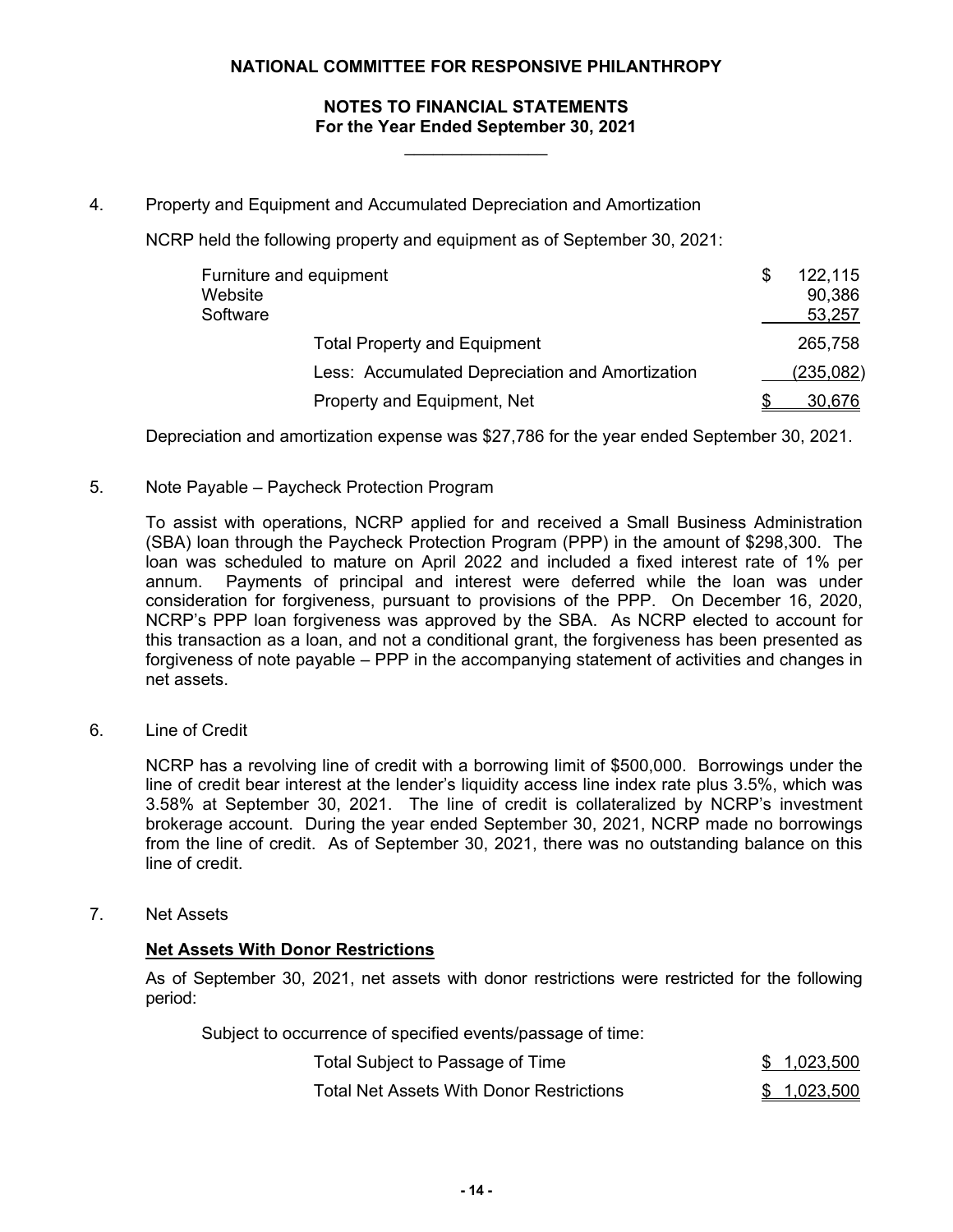#### **NOTES TO FINANCIAL STATEMENTS For the Year Ended September 30, 2021**  $\frac{1}{2}$

#### 8. Commitments, Risks and Contingencies

#### **Operating Lease**

NCRP rents office space for its headquarters under a noncancelable operating lease that extends through July 31, 2026. The lease agreement calls for an initial monthly rental payment of \$11,383, annual rent escalations of 2.5% and rent abatement for a period of 10 months over the course of the first three years of the lease term. Further, the lease contains a tenant termination clause upon completion of the seventh lease year, and a five-year option to extend the lease.

On February 12, 2020, NCRP entered into an amendment to the non-cancelable operating lease for its headquarters in Washington, D.C., to expand the premises under the lease. The lease term for the expanded premise is for the period March 1, 2020 through July 31, 2026. The lease amendment calls for an initial incremental monthly rental payment of \$2,092, annual rent escalations of 2.5% and rent abatement for the incremental rent over the first three months following the effective date of the lease amendment. The amended lease agreement also provided additional rent abatements for NCRP's main office rent and for the extension corridor rent totaling \$14,897 and \$1,194, respectively.

Under GAAP, all fixed rent increases and rent abatements are recognized on a straight-line basis over the term of the lease. The difference between this expense and the required lease payments is reflected in deferred rent in the accompanying statement of financial position.

Future minimum lease payments required under the leases are as follows:

| For the Year Ending<br>September 30, |               |
|--------------------------------------|---------------|
| 2022                                 | \$<br>189,232 |
| 2023                                 | 193,963       |
| 2024                                 | 198,811       |
| 2025                                 | 203,781       |
| 2026                                 | 173,339       |
| Total                                | 959,126       |

Total office rent expense, including NCRP's proportionate share of real estate taxes and operating and maintenance costs, was \$171,153 for the year ended September 30, 2021.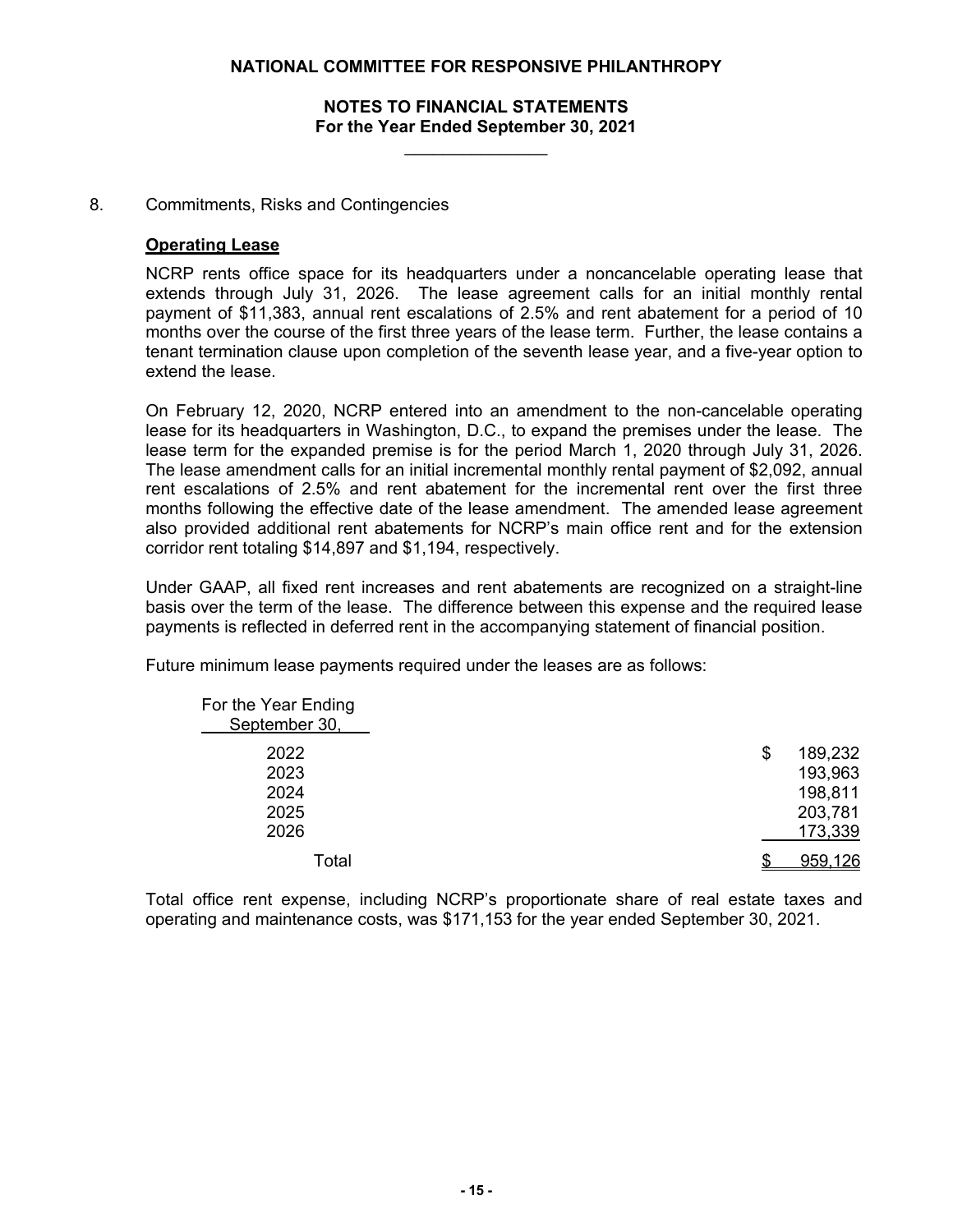#### **NOTES TO FINANCIAL STATEMENTS For the Year Ended September 30, 2021**  $\frac{1}{2}$

#### 8. Commitments, Risks and Contingencies (continued)

#### **Capital Lease**

On May 6, 2020, NCRP signed a capital lease agreement that calls for monthly payments of \$493. At September 30, 2021, the carrying value of the associated office equipment was \$21,154. Future minimum capital lease payments, were as follows as of September 30, 2021:

| For the Year Ending<br>September 30, |                                           |                      |
|--------------------------------------|-------------------------------------------|----------------------|
| 2022<br>2023                         |                                           | \$<br>5,916<br>5,916 |
| 2024<br>2025                         |                                           | 5,916<br>4,931       |
| Total                                |                                           | 22,679               |
|                                      | Less: Amount Representing Interest        | <u>(1,525)</u>       |
|                                      | Present Value of Minimum Lease Obligation | l.154                |

Interest paid on the capital lease obligation for the year ended September 30, 2021, was \$861.

#### **Employment Agreement**

On December 1, 2018, NCRP amended the employment agreement with its President and Chief Executive Officer (CEO) to extend it through January 3, 2022. Under the terms of the agreement, NCRP is to pay the President and CEO amounts for compensation, benefits and allowances, unless NCRP terminates the agreement for cause. If NCRP terminates the agreement for reasons other than cause, the President and CEO is entitled to receive severance pay equal to six months of his then-current annual compensation and any earned but unused vacation, excluding any bonus. On December 1, 2021, NCRP renewed the employment agreement with its President and CEO to extend it through January 3, 2025.

## **Uncertainties**

In March 2020, the World Health Organization declared the outbreak of a novel coronavirus (COVID-19) as a pandemic that continues to spread throughout the United States. NCRP is monitoring the outbreak of COVID-19 and the related business and travel restrictions and changes to behavior intended to reduce its spread, in addition to the impact on its employees. NCRP has been able to continue operations in a remote environment; however, at this point, the extent to which COVID-19 will impact NCRP's financial condition or result of operations is uncertain and being evaluated by management and the Board.

#### 9. Concentration of Credit Risk

Financial instruments which potentially subject NCRP to a concentration of credit risk consist principally of cash balances maintained at various creditworthy financial institutions. While the amount at a given bank, at times, exceeds the amount guaranteed by federal agencies and,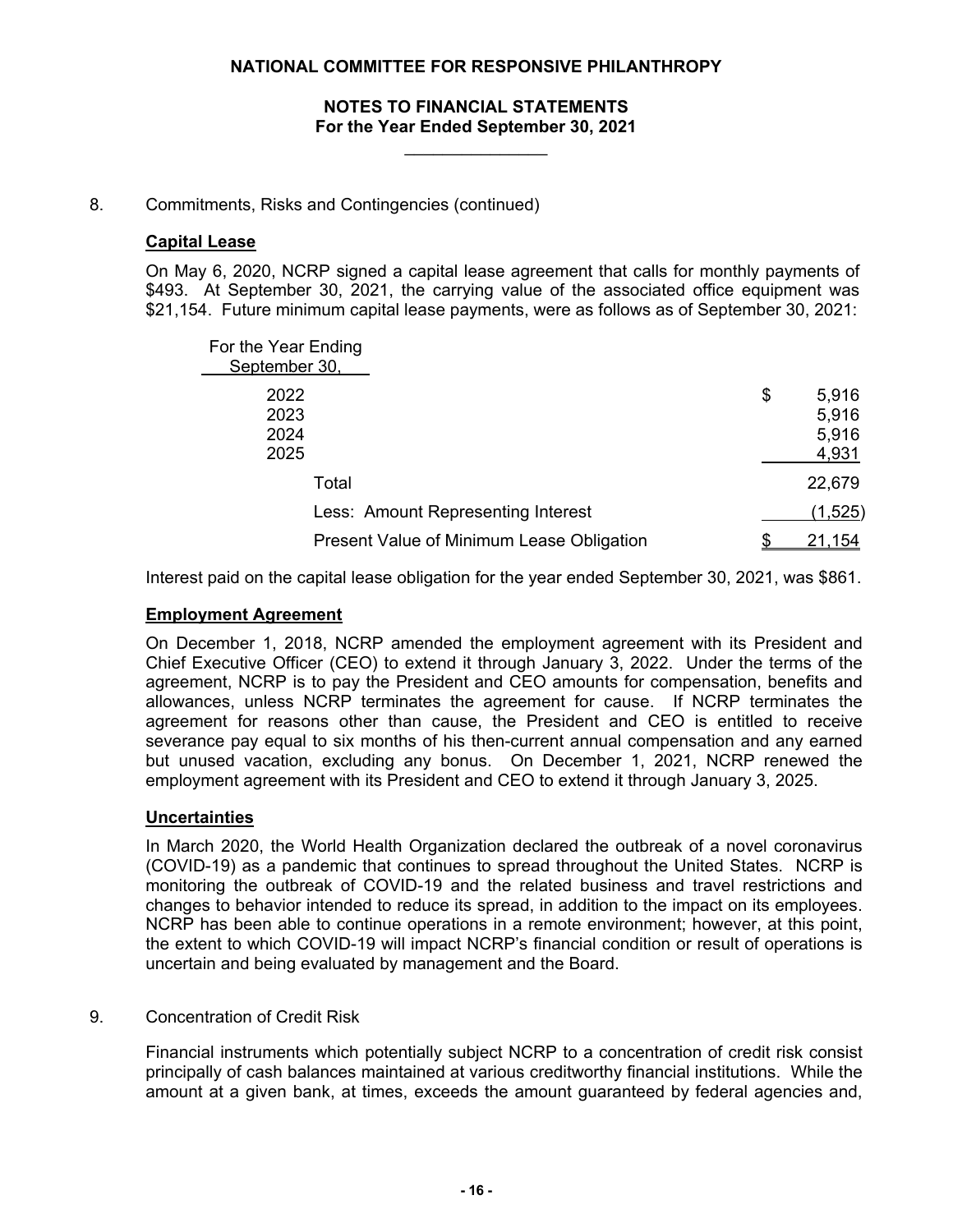#### **NOTES TO FINANCIAL STATEMENTS For the Year Ended September 30, 2021**  $\frac{1}{2}$

#### 9. Concentration of Credit Risk (continued)

therefore, bears some risk, NCRP has not experienced, nor does it anticipate, any losses on its funds. At September 30, 2021, the amount in excess of the Federal Deposit Insurance Corporation insured limit of \$250,000 was approximately \$3,454,000.

10. Availability and Liquidity

NCRP regularly monitors liquidity required to meet its annual operating needs and other contractual commitments, while also striving to preserve the principal and return on the investment of its funds. NCRP's financial assets available within one year of the statement of financial position date for general expenditures at September 30, 2021, were as follows:

| Cash and cash equivalents<br>Grants and contributions receivable due within one year<br>Investments                                | \$3,703,307<br>621,500<br>1,219,791 |
|------------------------------------------------------------------------------------------------------------------------------------|-------------------------------------|
| Total Financial Assets Available Within One Year                                                                                   | 5,544,598                           |
| Less:<br>Funds held on behalf of others<br>Amounts unavailable for general expenditures within one year due<br>to time restriction | (199,096)<br>(75,000)               |
| Financial Assets Available to Meet<br>General Expenditures Within One Year                                                         |                                     |

NCRP has various sources of liquidity at its disposal, including cash and cash equivalents and investments, which are available for general expenditures, liabilities and other obligations as they come due. Management is focused on sustaining the financial liquidity of NCRP throughout the year. This is done through monitoring and reviewing NCRP's cash flow needs on a regular basis. As a result, management is aware of the cyclical nature of NCRP's cash flow related to NCRP's various funding sources and is therefore able to ensure that there is cash available to meet current liquidity needs. To help manage unanticipated liquidity needs, NCRP has a committed line of credit secured by NCRP's investments, of which \$500,000 was unused and available to draw upon as of September 30, 2021, and the CEO is authorized to draw up to 25% of the available line of credit without the approval of the Board. As part of its liquidity plan, excess cash is invested in publicly-traded investment vehicles, including mutual and exchange-traded funds.

11. Pension Plan

NCRP's employees are eligible to participate in a defined contribution retirement plan. Contributions are made by NCRP to the plan at the rate of 8% of an employee's salary. An employee is immediately vested in the amount contributed to his or her participant account. Pension expense totaled \$134,688 for the year ended September 30, 2021.